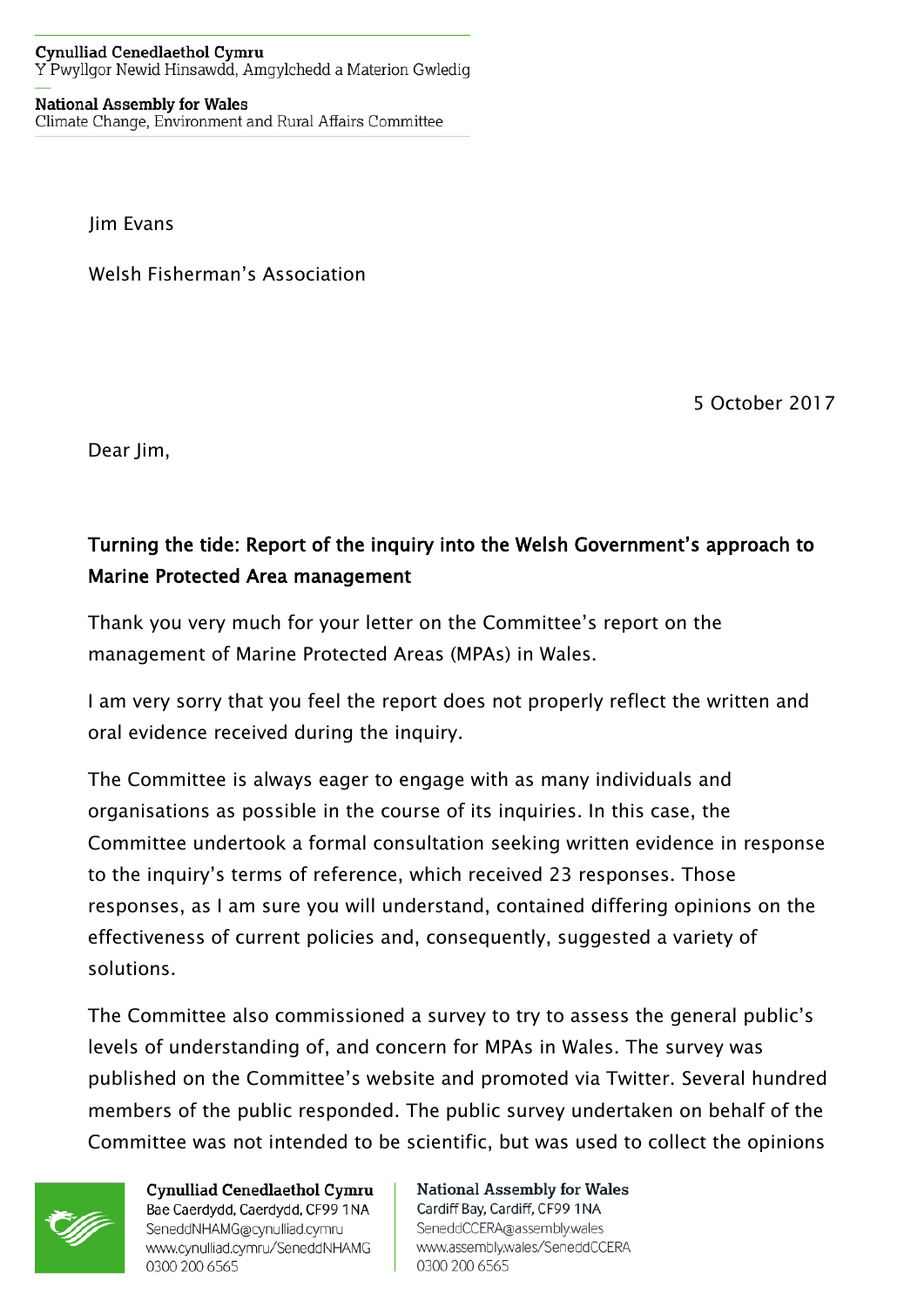of members of the public who would not ordinarily submit written evidence to a Committee inquiry.

I can assure you that the Committee fully appreciates the contribution stakeholders make to its work, including the time taken to prepare written evidence and to attend meetings to answer questions in person. This Committee considers the Welsh Fishermen's Association to be a key stakeholder.

I sincerely hope you will continue to engage with the Committee's work. Hearing the opinions of fishermen in Wales will be particularly important when, for example, this Committee considers future fisheries policies and legislation which will arise as a result of the UK exiting the European Union.

Finally, I would like to reassure you that the Committee gives full consideration to all contributions in the process of reaching its conclusions and always endeavours to do so in a balanced way. It is this rigour that gives the Committee's work its credibility, which the Committee guards carefully.

Your letter has been sent to Committee members and will be published on the Committee's website.

Yours sincerely,

Mike Kedges

Mike Hedges AM

Chair of the Climate change, Environment and Rural Affairs Committee